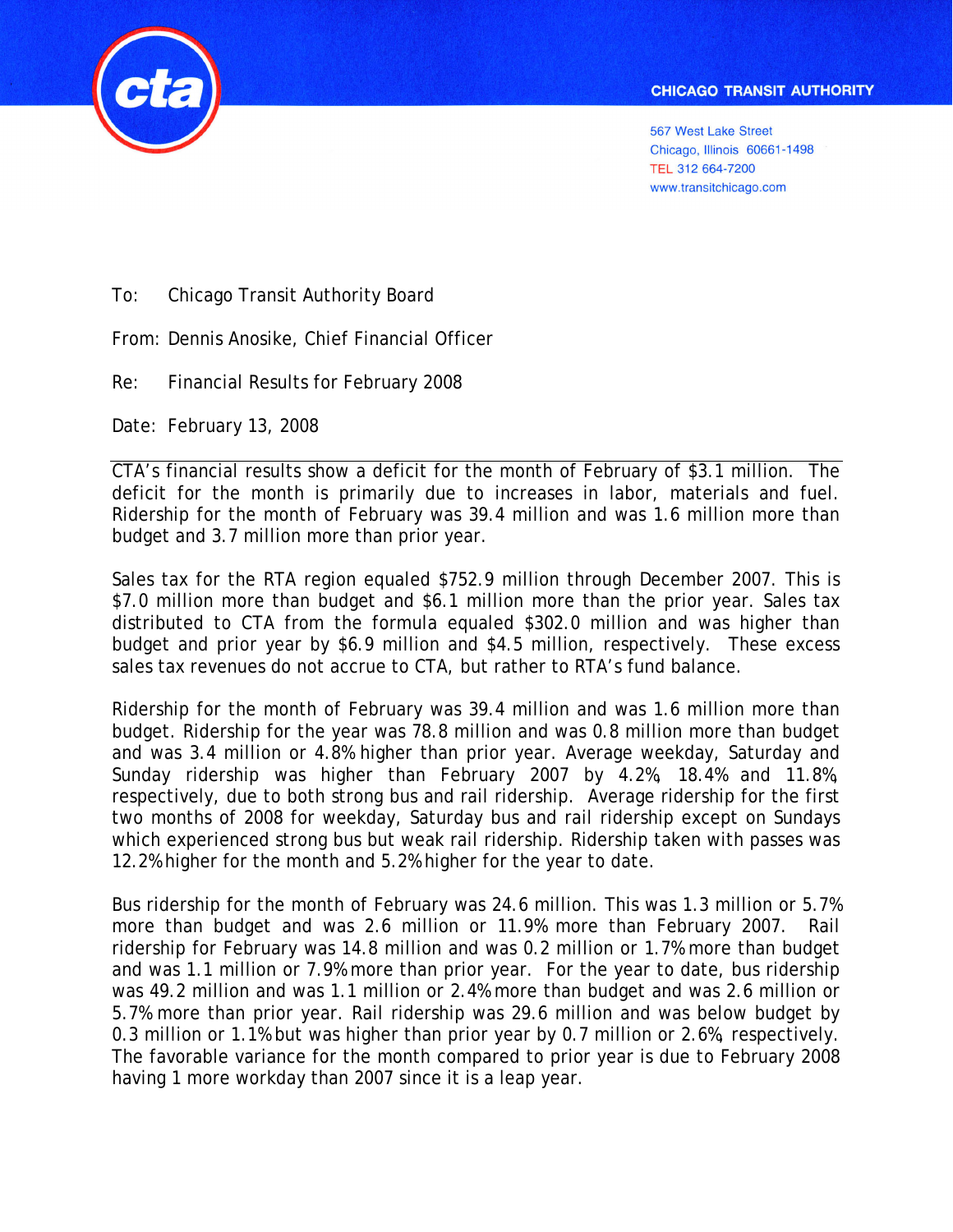Public Funding Required for Operations for the month was \$58.5 million resulting in a \$3.1 million budget deficit. For the year to date, CTA had a budget deficit of \$1.7 million.

Recovery Ratio, which measures the percentage of operating expenses CTA funds from internally generated revenues, was 43.53% for the month and was unfavorable to budget by 0.93 percentage points primarily due to higher operating expenses than budgeted. For the year to date, recovery ratio was 45.66% and was 0.09 percentage points more than budget.

Operating Expenses for the month equaled \$99.8 million and were \$4.0 million more than budget. For the year to date, operating expenses were \$198.4 million and were \$4.0 million or 2.1% more than budget. The current month unfavorable variance is primarily a result of higher labor, materials and fuel expenses.

Labor Expense was \$72.7 million for the month of February and \$144.8 million for the year to date. This was more than budget for the month by \$3.3 million and was \$3.2 million higher for the year to date due primarily due to higher overtime, partially offset by vacant positions. The overtime is a result of snow, and maintenance on the fleet, track and structures.

Material Expense was \$8.7 million for the month and was over budget by \$1.9 million or 27.8%. For the year to date, material expense was \$17.1 million and was \$3.1 million or 22.2% more than budget. Compared to prior year, material expense is \$3.1 million or 22.2% higher. The higher material expense is primarily due to bus and rail fleet maintenance required due to delays in the quarter and mid life overhauls and replacement of vehicles exceeding their useful life.

Fuel for Revenue Equipment was \$6.5 million for the month and \$12.3 million for the year. This exceeded budget for the month by \$1.1 million and the year to date period by \$1.3 million primarily due to higher miles and fuel prices than budgeted. The cost per gallon for the month was \$3.27. The budget assumed an average price of \$2.60 per gallon. Miles exceeded budget by 90,000 for the month 918,000 for the year to date. However, CTA did experience higher fuel efficiency – 3.02 vs. 2.82 mpg.

Electric Power for Revenue Equipment was \$2.2 million for the month and \$5.6 million for the year. Power expense was \$0.4 million less than budget for the month and the year to date.

Provision for Injuries and Damages Expense was \$2.3 million for the month and \$4.7 million for year to date and is on par with budget.

Purchase of Security Services was \$2.5 million for the month and was \$0.2 million less than budget. Year to date security expense is \$4.8 million and was \$0.8 million less than budget.

Other Expenses equaled \$4.8 million for the month and were \$1.5 million less than budget due to timing differences between actual and budget. Year to date other